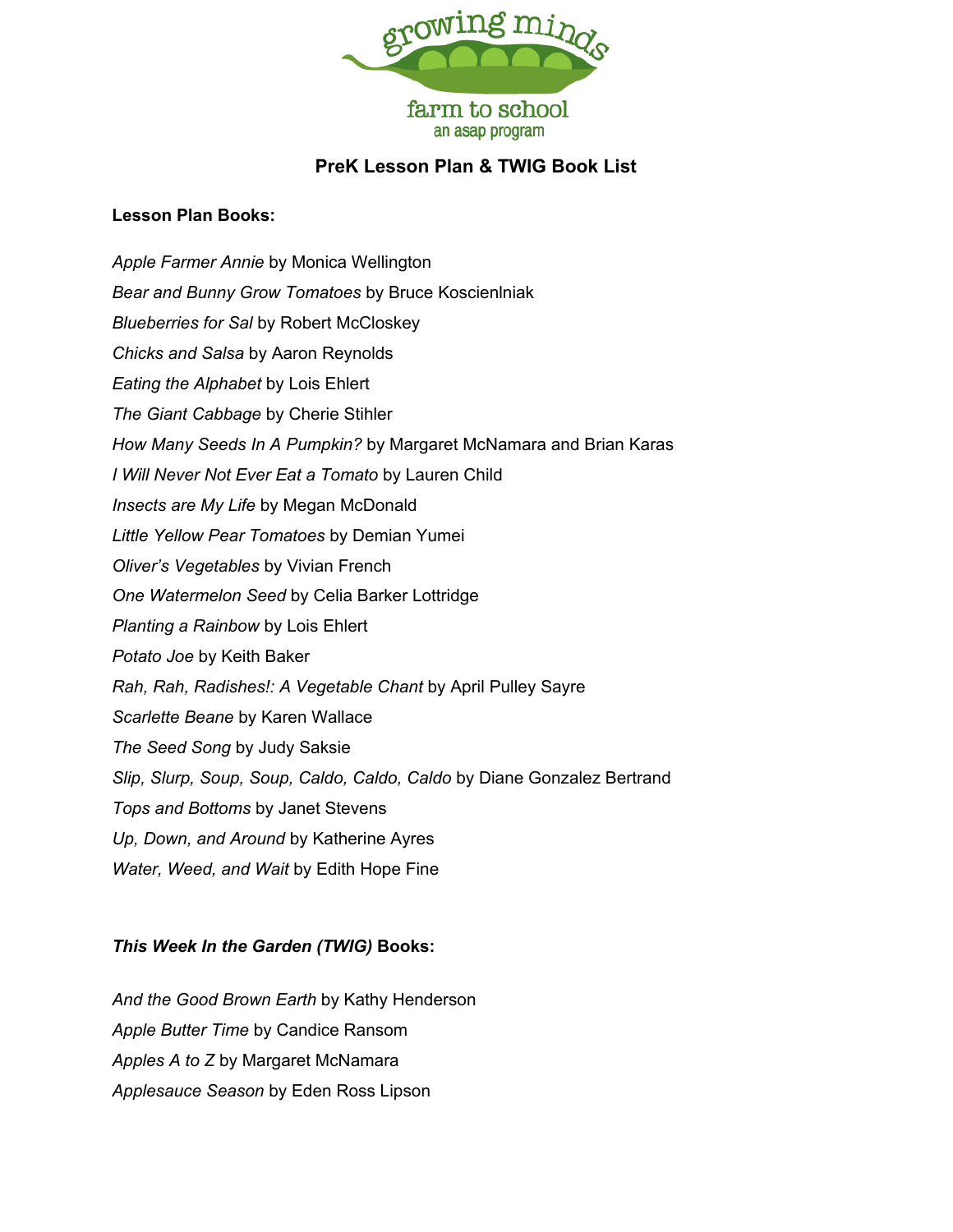

*Are You a Bee?* by Judy Allen and Tudor Humphries *The Berry Book* by Gail Gibbons *The Big Hungry Bear* by Don Wood *The Blackberry Patch* by Gina D'Andrea *Blueberries for Sal* by Robert McCloskey *Cabbage and Kings* by Elizabeth Seabrook *Carlos and the Squash Plant* by Jan Stevens *Cook-a-doodle-do* by Janet Stevens *Cucumber Soup* by Vickie Leigh Krudwig *The First Strawberries* by Joseph Bruchac *Going to Sleep on the Farm* by Wendy Lewison *A Handful of Dirt* by Raymond Bial *A Harvest of Color* by Melanie Eclare *The Honey Makers* by Gail Gibbons *How Many Seeds In A Pumpkin?* by Margaret McNamara and Brian Karas *I Heard it from Alice Zucchini* by Juanita Havill *I Will Never Not Ever Eat a Tomato* by Lauren Child *If Rocks Could Sing: A Discovered Alphabet* by Leslie McGuirk *In November* by Cynthia Rylant *It's Summer!* by Linda Glaser *Jack's Garden* by Henry Cole *Jamberry* by Bruce Degen *The Little Squash Seed* by Gayla Seale *Little Yellow Pear Tomatoes* by Demian Yumei *Muncha! Muncha! Muncha!* By Candace Flemming *Our Raspberry Jam* by David F. Marx *Over in the Garden* by Jennifer Ward *The Pickle Patch Bathtub* by Frances Kennedy *Planting a Rainbow* by Lois Ehlert *Rain Makes Applesauce* by Julian Scheer *The Scarecrow's Hat* by Ken Brown